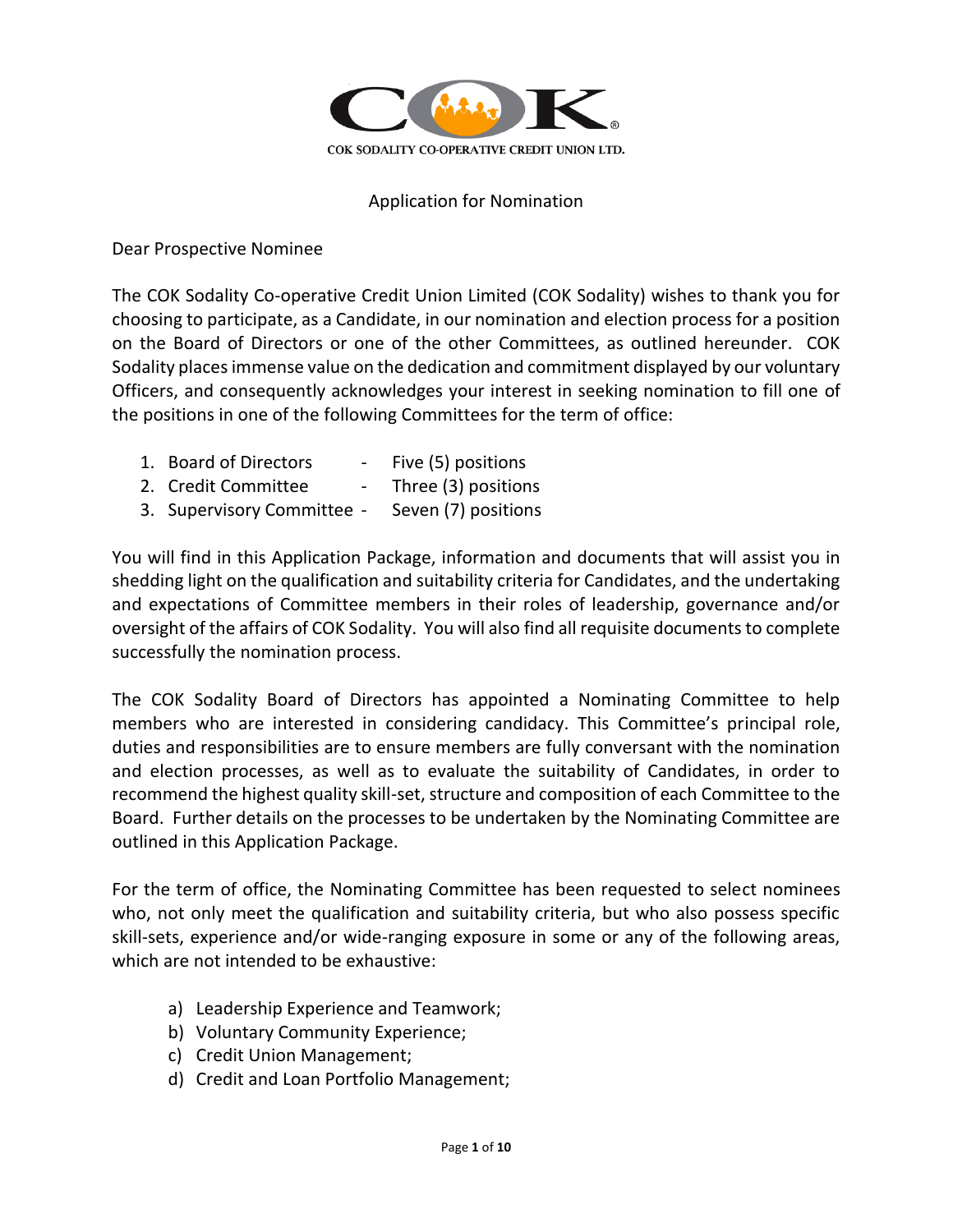- e) Strategic Planning;
- f) Financial Management;
- g) Information Technology;
- h) Engineering Services;
- i) Asset Management;
- j) Health, Safety, Security and Environment;
- k) Human Resource Management;
- l) Marketing and Communication;
- m) Auditing and Legislative/Regulatory Compliance; and
- n) Legal Services.

Should you decide to submit an Application for Nomination as a Candidate for one of the above-mentioned Committees, you are required to complete and submit this entire Application Package, together with all documents forming the Application Package. Any questions to be answered or clarifications needed about the enclosed information should be directed to the Chairman of the Nominating Committee.

**PLEASE NOTE THAT APPLICATIONS FOR NOMINATION CAN BE SUBMITTED AT** COK SODALITY'S HEAD OFFICE, 66 SLIPE ROAD, KINGSTON 5, ST. ANDREW or any of its branches located at 68-70 SLIPE ROAD, KINGSTON, ST. ANDREW; UNITS 9 AND 10 WINCHESTER BUSINESS CENTRE, 15 HOPE ROAD, KINGSTON 10, ST. ANDREW; SHOP #3, McMASTER CENTRE, PORTMORE, ST. CATHERINE; UNITS 1 AND 2, 8 MANDEVILLE PLAZA, MANDEVILLE, MANCHESTER AND 30-34 MARKET STREET, MONTEGO BAY, ST. JAMES or any of its subbranches located at 52 YOUNG STREET, SPANISH TOWN, ST. CATHERINE; SHOP 7, 19 MAIN STREET, OCHO RIOS, ST. ANN and MUST BE RECEIVED **NO LATER THAN MARCH 4, 2022.**

Yours co-operatively COK SODALITY CO-OPERATIVE CREDIT UNION LTD

The Nominating Committee:

- Mrs. Maureen Dwyer  **Chairman** Mr. Garth O'Sullivan - Member Bishop Burchell McPherson - Member Ambassador Aloun Ndombet-Assamba - Consultant (co-opted) Mr. Deryke Smith  $\blacksquare$  - Chief Executive Officer Miss Julianne Sharpe **- Legal Counsel**
- -
	-
	-
	-
	-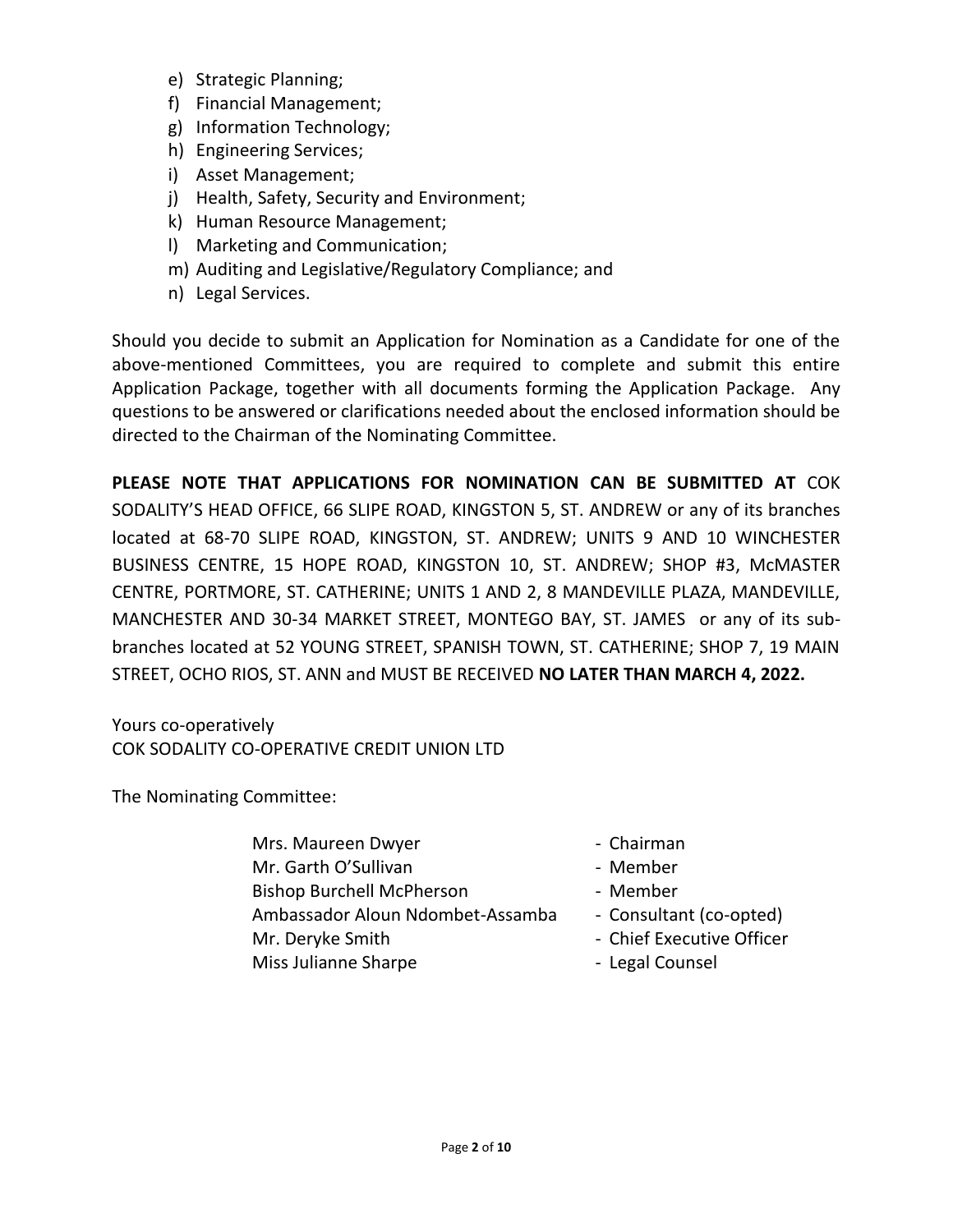### A. **COK SODALITY'S NOMINATION AND ELECTION PROCESS**

As established in Rule 64 of COK Sodality's Rules, 2018, the Committees, subject to the election of Officers at an Annual General Meeting (**AGM**), are provided for as follows:

- 1. Article VIII, Rule 33 provides for the Board of Directors, which is comprised of not less than five (5) members and not more than eleven (11), each of whom is elected at an AGM for a terms of two (2) years. For the term 2022/2023, five (5) vacancies are required to be filled.
- 2. Article IX, Rule 41 provides for the Credit Committee, which is comprised of not less than three (3) members, each of whom is elected at each AGM for a term of two (2) years.
- 3. Article X, Rule 48 provides for the Supervisory Committee which is comprised of not less than three (3) and not more than nine (9) members, each of whom is elected at an AGM for a term of one (1) year.

As provided for in Rule 64 of the Rules of COK Sodality Co-operative Credit Union Limited, the Nominating Committee is charged with the responsibility of screening and selecting of nominees to be considered for election to the Committees mentioned immediately above. The Nominating Committee is therefore required to interview all applicants, and to evaluate the suitability, experience and qualifications of each Nominee, in relation to the relevant selection criteria approved by the Board from time to time.

On the completion of the Nominees' interviews and evaluations, which take into account information from the Nominees' applications and the results from the interviews, the Nominating Committee makes a determination as to the best qualified Candidates to fill the respective vacant positions on each Committee. The Nomination Committee then forwards its recommendations to the Secretary of the Credit Union, based on those identified Candidates who satisfied the selection process. Successful and unsuccessful Candidates will be advised accordingly, and all Candidates, except those not accepted, will have the right of staying on the ballot to participate in the election, if he/she so chooses. **No nominations will be accepted from the floor at the AGM** in accordance with the Rules of COK Sodality Cooperative Credit Union Limited.

# B. **CANDIDATE'S GUIDELINES**

- 1. All members wishing to be considered Nominees for election to COK Sodality's Board of Directors and Credit and Supervisory Committees must be age (18) years or over and must be a member of COK Sodality in good standing of the Society.
- 2. A comprehensive list of eligibility requirements are outlined herein.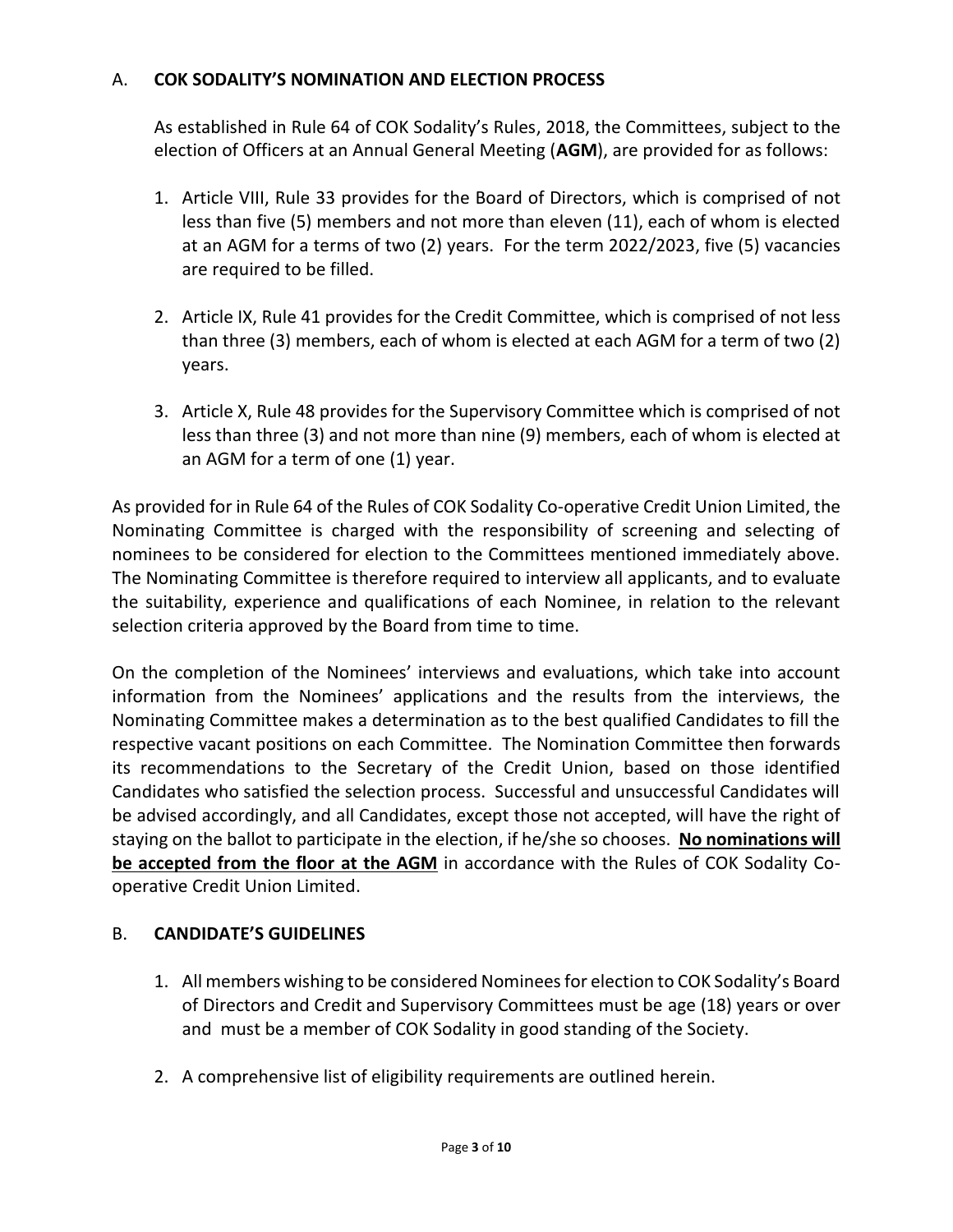- 3. Prospective Nominees are advised to review the Background Information contained herein. Having done so, Candidates wishing to make an application for one (1) of the vacant positions on the Committees must:
	- a) Obtain the signatures of **five (5)** Petitioners who themselves must satisfy the eligibility requirements outlined herein;
	- b) Complete this Application Package in its entirety;
	- c) Ensure that the relevant Sections in the Application Package are **signed and dated by all parties concerned**:
	- d) Submit, on time, the completed Application Package, along with all related documents.
- 4. Applications for Nomination must be marked **'CONFIDENTIAL'** and submitted:
	- To: **The Nominating Committee/Chief Executive Officer COK Sodality Co-operative Credit Union Limited 66 Slipe Road Kingston 5**
	- To be submitted at any of COK Sodality's branches.
	- To be received no later than **March 4, 2022** by **3:00 pm**.

Incomplete and/or late Application Packages received after the closing date and time will not be accepted.

- 5. All Application Packages will be treated with the strictest confidence.
- 6. On closure of the nomination period, the Nominating Committee will verify Candidates' submissions, validate each Candidate's eligibility, conduct Candidate interviews and evaluate the applications and interview results during the time limited by Rules of COK Sodality Co-operative Credit Union Limited following the close of nominations.
- 7. The Nominating Committee will finally recommend to the Secretary of the Board for election at the AGM, the chosen Candidates as Nominees, who qualified to fill vacant positons on the respective Committees.

# C. **CANDIDATE'S ELIGIBILITY REQUIREMENTS**

The following eligibility requirements apply to **all** Candidates who aspire to be prospective Officers of COK Sodality:

a. Is at least eighteen (18) years of age;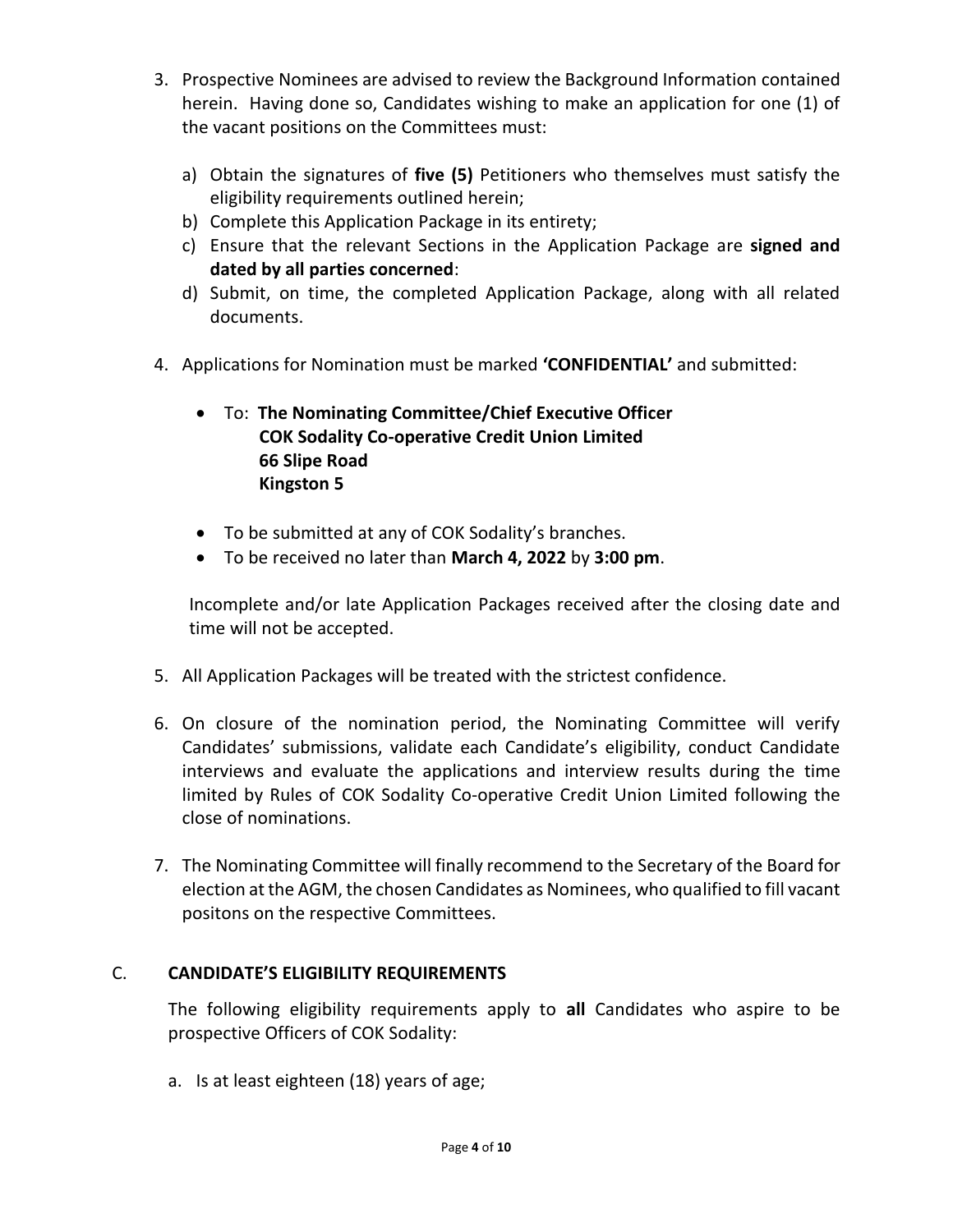- b. Is a member of COK Sodality '**in good standing',** who is not a salaried employee, either at the same time of applying to be an Officer, or who resigned as an employee 'within two (2) years of his/her resignation' or 'who was terminated in unfavourable circumstances';
- c. Is able to satisfy the "fit and proper" requirements by the Regulators;
- d. Is not disqualified under Rule 64 (ii)l of the Rules of COK Sodality.
- e. Is not a Board, Credit or Supervisory Committee member or employee of another credit union;
- f. Is not a member of the Nominating Committee;
- g. Is not an **immediate relative** of a serving member of the Board of Directors;
- h. Is not an **immediate relative** of a Candidate applying for a position on the same Committee and in the same election;
- i. Has not served as a Committee Member of COK Sodality for longer than three (3) consecutive terms in the case of a Credit Committee member, or five (5) consecutive terms in the case of a Supervisory Committee member;
- j. Has never declared personal or business bankruptcy.

# **NB: Candidates are also required to be subjected to credit and criminal background checks.**

# D. **INDIVIDUAL OFFICER DISQUALIFICATIONS**

The following persons are disqualified from becoming or remaining Officers of COK Sodality:

- 1) One whose membership in COK Sodality has been terminated other than voluntarily withdrawing pursuant to Rule 9(1);
- 2) One who a Court of Law has ruled is of unsound mind;
- 3) One who is an undischarged bankrupt;
- 4) One who is known to be of ill repute, dishonest, lacking industrious and good habits;
- 5) One who has committed an **offence** or has been convicted of a felony and has not received a pardon for the offence;
- 6) One who is engaged in any trade or profession opposed to the interests of COK Sodality;
- 7) An employee of COK Sodality or the Jamaica Co-operative Credit Union League (JCCUL);
- 8) A professional advisor who currently provides services to COK Sodality in his/her professional capacity;
- 9) A public servant whose employment duties and responsibilities include regulation and/or supervision of Credit Unions.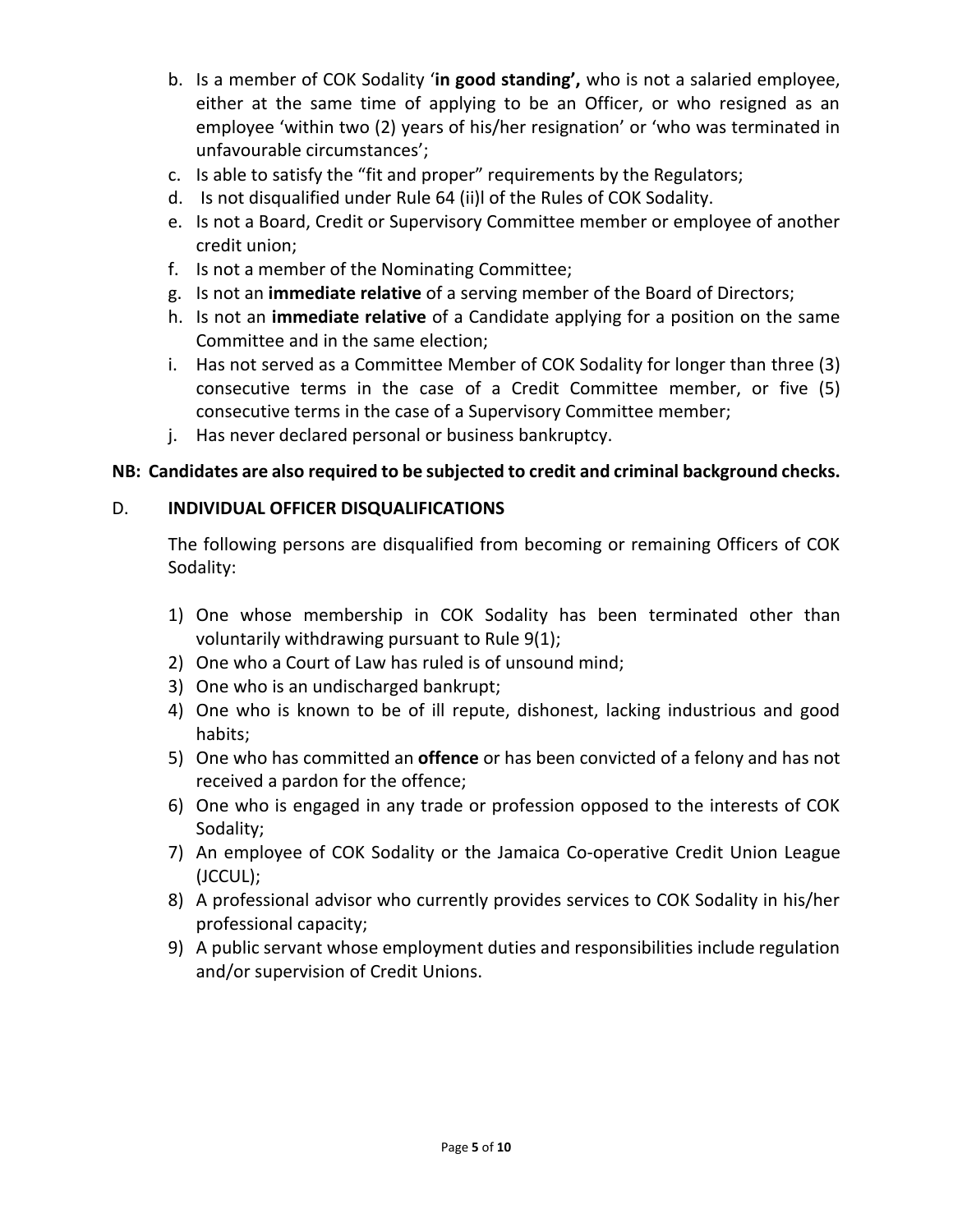## E. **REQUIREMENTS TO BE SATISFIED BY PETITIONERS**

- 1. Each petitioner proposing and signing the Petition for Nomination of a Candidate must be:
	- 1) A member of COK Sodality on the last date of the nominated period;
	- 2) Be in good standing with COK Sodality;
	- 3) Not disqualified from becoming an Officer of COK Sodality, pursuant to the Rule 9(i) of the Rules of COK Sodality.
- 2. Petitioners must not nominate more than one (1) Candidate for any Committee.

### F. **SELECTION CRITERIA**

The selection criteria utilized by the Nominating Committee in the evaluation, selection and recommendation of proposed Nominees are based on the Candidate's Eligibility Requirements set out herein, and the selection criteria developed and approved by the Board of COK Sodality from time to time.

The selection criteria to be used by the Nominating Committee are as follows:

### 1. **Mandatory Individual Selection Criteria for Candidates:**

A Candidate must display some combination of the following attributes:

- 1) Understand and internalise the ideologies behind and share the Vision, Mission and Core Values of COK Sodality, while demonstrating, in a tangible way the dedication and commitment exhibited by COK Sodality Officers in their spirit of volunteerism and services to the organisation and members alike;
- 2) Display the ability to bring a different perspective of strategic and cognitive thinking, business acumen and/or social consciousness to Committee deliberations and decision-making;
- 3) Recognise the significance of corporate governance and the fiduciary roles, duties and responsibilities of the Board and other Statutory and Appointed Committees, as they query and/or challenge the status quo;
- 4) Commit to regular attendance at and time demands of Board/Committee meetings and events, and to thorough preparation for and contribution to meetings;
- 5) Provide leadership and be an effective communicator;
- 6) Support the tenets and practice of teamwork;
- 7) Show personal integrity and financial sobriety at all times, coupled with high ethical standards;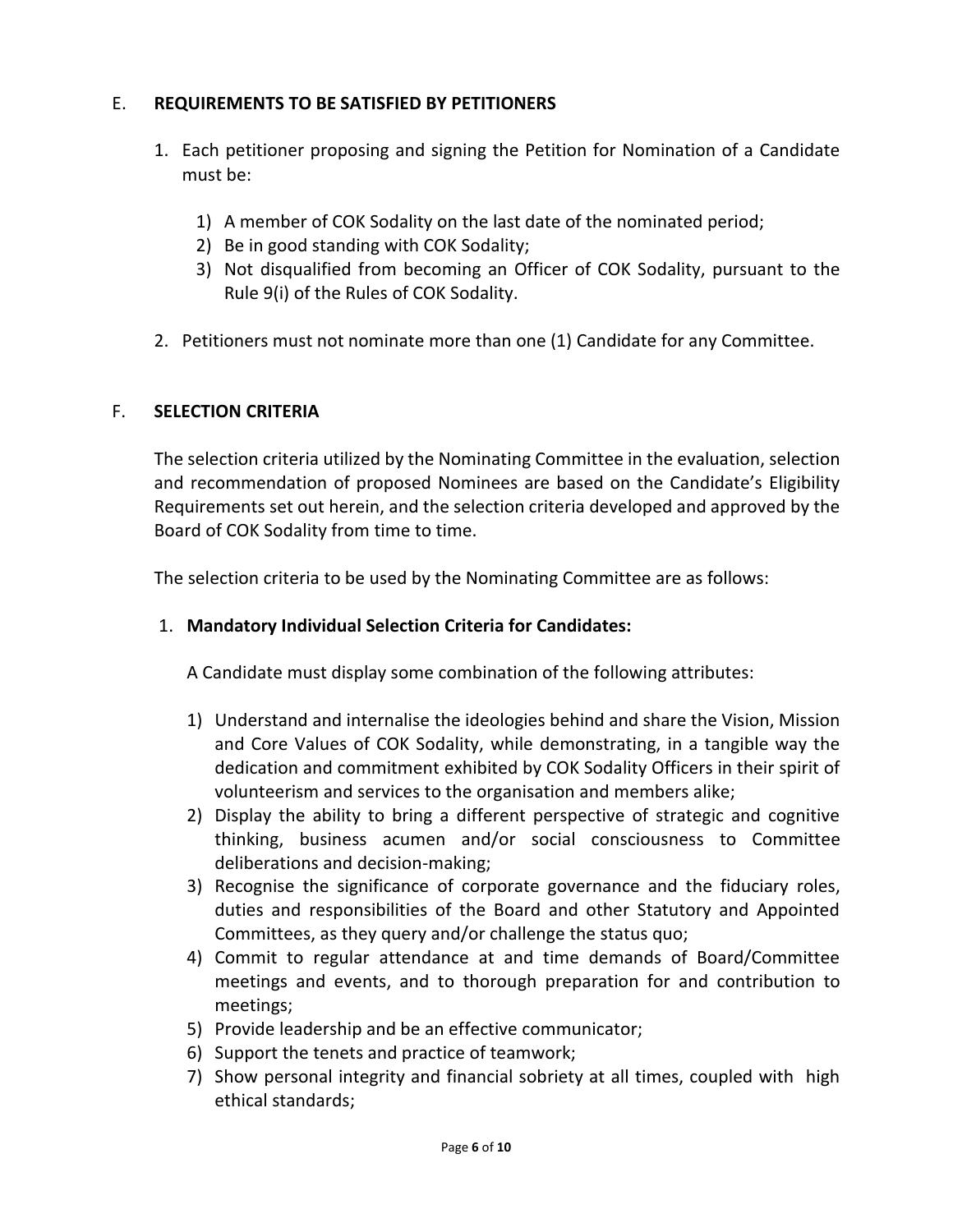- 8) Be receptive to continuous training and personal learning and development;
- 9) Possess the ability to interpret and assess the meaning and implications of financial and budget statements and audit reports.
- 10) Have the capability to access and use electronic information and communication technology devices in all their business forms and applications.

## 2. **Optional Individual Selection Criteria for Candidates:**

It is desirable that Candidates have:

- 1) A profound understanding of the co-operative philosophy, principles and values;
- 2) Core knowledge of and considerable experience in and exposure to the cooperative system and its operations, as it is applied and practiced in Jamaica in particular and internationally in general;
- 3) Sound experience of or familiarity with financial, accounting and reporting standards, financial instruments and International Financial Reporting Standards (IFRS);
- 4) Some experience or familiarity with Strategic Planning, Enterprise Risk Management (ERM) and Investment Management;
- 5) Some exposure to capital markets financing instruments e.g. interest rates, balance sheet financing, securitizations, etc.;
- 6) Some expertise or experience in the fields of Micro-economics, Finance and Treasury Management and/or Legal Services;
- 7) Some knowledge of, experience or familiarity with Information and Communication Technology;
- 8) Demonstrated reputation of or involvement in community work outside credit union activities.

# G. **REJECTION CRITERIA**

The Nominating Committee may not accept any Candidate's nomination where:

- 1) The Candidate and/or the Nominators have not satisfied completely and accurately the eligibility requirements;
- 2) The Application Package has not been submitted within the prescribed time frame;
- 3) The Candidate has not adhered to the provisions of the COK Sodality's Rules;
- 4) The Candidate has failed a background, credit or criminal check;
- 5) The Candidate has not been deemed a "Fit and Proper" person by the Regulator.

### H. **BACKGROUND INFORMATION FOR CANDIDATES**

COK Sodality has been in existence for over fifty (50) years, 2017 being the credit union's golden anniversary. Years of dedication, commitment and service to our members in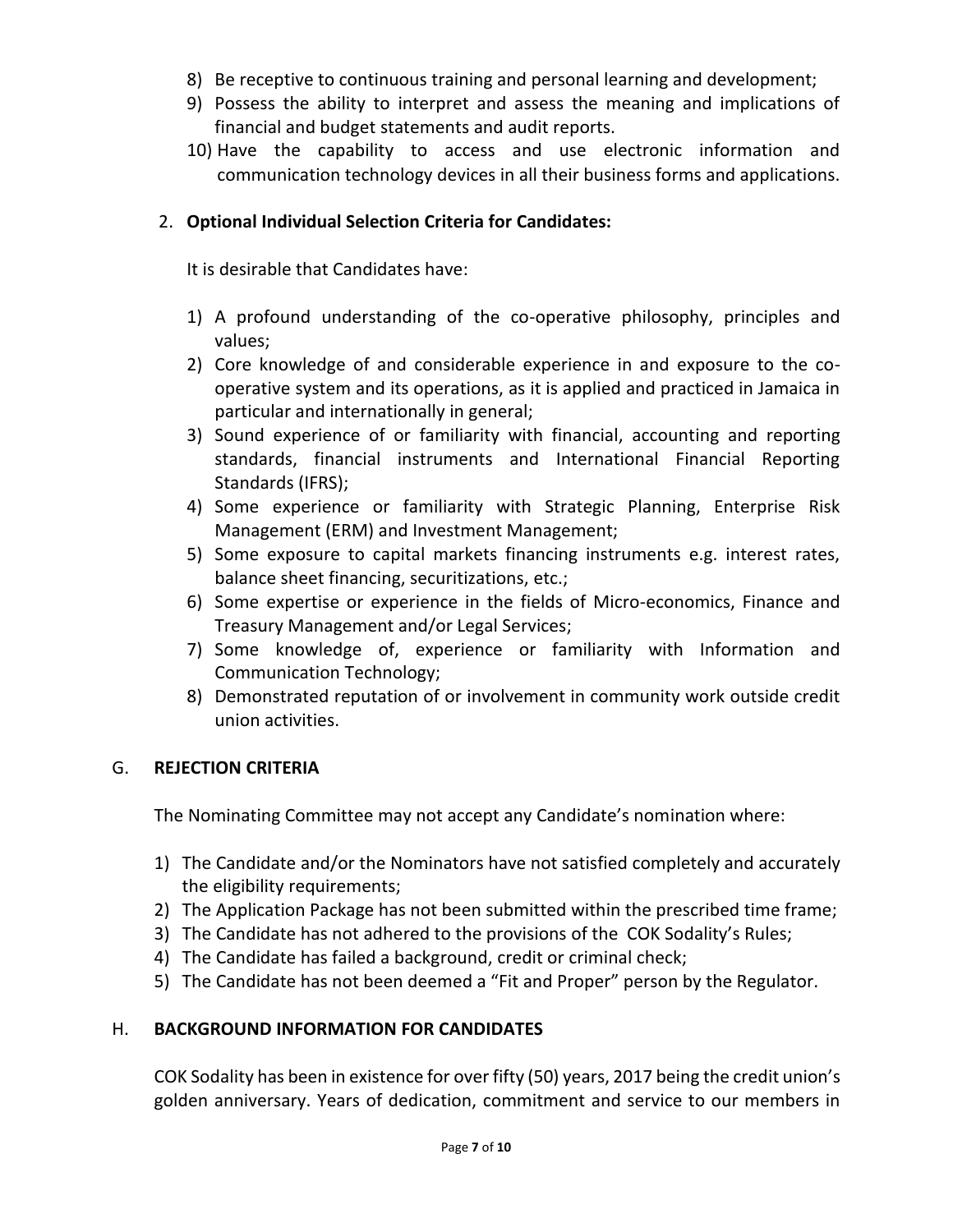particular, and to Jamaica in general, means over three generations of people helping people: a co-operative philosophy that brings stability, longevity and strength to COK Sodality's members, regardless of the ups and downs of the economy. During this period of service to our members, COK Sodality has been providing on an expanding scale, a range of financial products and services, commensurate with the aspirations, desires and needs of members. In short, COK Sodality's focus has, and continues to be, its members. It is expected that Candidates for the upcoming election, if chosen, will demonstrate similar enthusiasm and steadfastness in the execution of their duties and responsibilities.

**COK Sodality Co-operative Credit Union Ltd. (COK Sodality)**, formerly *City of Kingston Co-operative Credit Union Ltd*., was incorporated in October 1967 to serve the financial needs of its members in Kingston and St. Andrew. Over the years COK has evolved into a solid, safe and financially secure, financial services institution well known for its high level of innovativeness in the Credit Union Movement.

**COK Sodality** is headquartered in Kingston; serving members across Jamaica through its network of Branches in Kingston & St. Andrew; Portmore, St. Catherine; Mandeville, Manchester; Montego Bay, St. James and Sub-branches in Ocho Rios, St. Ann and Spanish Town, St. Catherine. **COK Sodality** also serves its members who reside overseas in North America, the United Kingdom, Grand Cayman, and other parts of the Caribbean.

**COK Sodality** provides a variety of services to meet the personal or business needs of its members through its branch network, ATM services, and multi-service call centre, which manages both telephone and online inquiries.

**COK Sodality** manages a multi-billion portfolio of over **J\$6.2B** in savings and **J\$7.3B** in assets for its approximately **245,000 members.** COK currently enjoys the **largest membership base** among the credit unions in Jamaica and the English Speaking Caribbean.

### **1. VISION, MISSION AND VALUES**

The following are COK Sodality's Vision, Mission and Core Values, which guide the day-to-day operations of the Credit Union:

- 1.1 **VISION** To be the leader in all markets we serve; by being a member-focused, financially sound, a profitable and technology-driven organization with a highly competent and motivated team.
- 1.2 **MISSION -** To improve the well-being of our members by providing savings opportunities, affordable credit and other financial products to our members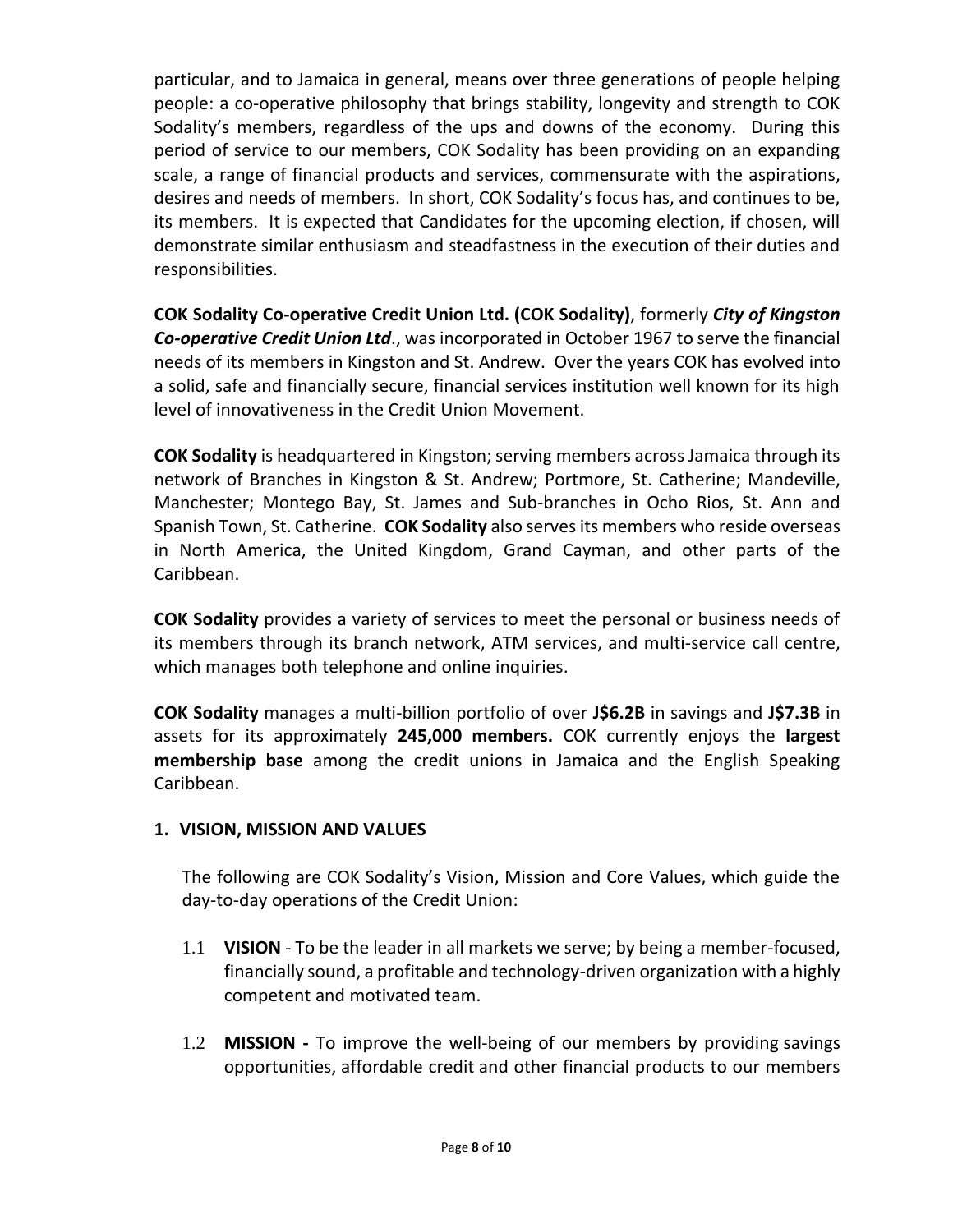and customers. We will achieve this by delivering superior service, by being innovative and by consistently living the co-operative principles.

1.3 **CORE VALUES –** COK Sodality is committed to Trust, Continuous Improvement and the Co-operative Philosophy.

# 2. **BOARD OF DIRECTORS**

The Board of Directors is elected by the Credit Union membership during an annual general meeting (AGM) and reports to the general membership. The Board is the pinnacle of the overall leadership and management team, which includes the Supervisory and Credit Committees. The Board has the ultimate decision-making authority and responsibility for directing and controlling the affairs of the Credit Union and for providing effective and efficient strategic management of the overall operations. Within the Board, an Executive Committee is appointed, comprising of the President, Treasurer and Secretary.

### 3. **CREDIT COMMITTEE**

The Credit Committee is comprised of a group of members, elected at an AGM and responsible for assessing the credit standing and worthiness and the ability to repay debt of prospective borrowers of the Credit Union. This Committee is guided by the loan policy of the Credit Union.

### 4. **SUPERVISORY COMMITTEE**

The Supervisory Committee functions as auditors of the society, with oversight and investigative authority. This group has the privilege of free access over the affairs of the Credit Union with their priority being their responsibility to the general membership.

### 5. **RULES OF COK SODALITY**

The Rules of COK Sodality are written rules that regulate and govern the business of the Credit Union and are required by the Co-operative Societies Act. Rules are important and vital for the running of the credit union, as they ensure there is good governance and accountability of Board, Management and Staff to the members of our credit union. The Rules must be approved by the membership before submission to the Registrar of Co-operatives and Friendly Societies for final ratification. Members vote for or against all Rule amendments at the AGM or at a Special General Meeting, if changes are required prior to the AGM.